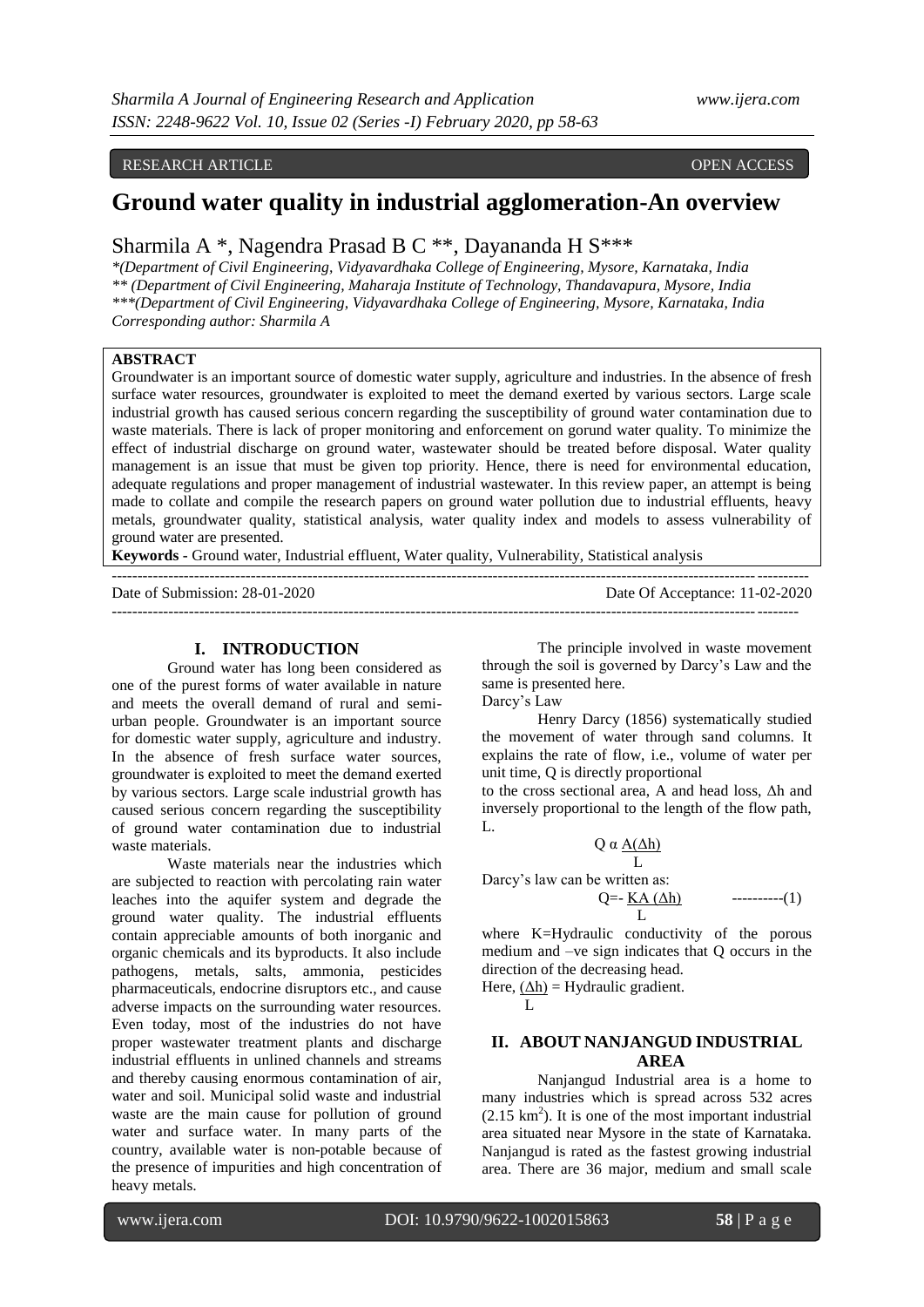industries. It includes textiles, paper and pulp, electroplating, pharmaceutical and granite etc. which are located on the banks of Kabini river, a major tributary of Cauvery river[4].<br>According to  $\Gamma$ 

to Nanjangud Industries Association (NIA), Nanjangud is the second highest tax-paying taluk in the State after Bangalore. Nanjangud taluk has the potential to emerge as an important industrial center in the state next to Bangalore. Water quality analysis is one of the most important aspect in groundwater studies. To monitor the water resource and ensure sustainability, National and International criteria and guidelines established for water quality standards are being used. Hence, evaluation of groundwater quantity and quality is important for the development and planning future water resources.

The research studies carried out by early researchers is summarized below. It speaks about the impact of industrial wastewater discharge in various industrial areas.

Pramod Kumar<sup>[1]</sup> focused on environmental impact assessment of industrial effluent on groundwater. Samples of groundwater and soil were collected in different seasons (premonsoon, monsoon and post-monsoon) of Buria nalla. Chloride content was lowest during the monsoon season. Sulphate concentration remained same in all the season. Potassium showed highest concentration in winter. Zinc values range between 0.12-0.49mg/L and was maximum during the premonsoon season in all the samples. Author concluded that addition of effluents to the aquatic ecosystem is a worldwide problem and is more acute in industrialized countries where millions tons of pollutants are discharged into ground water.

Hemalatha D S and Dayananda H S[2] reviewed on impact of human activities on river water quality. River pollution has become a natural phenomenon, which has triggered by anthropogenic activities. When wastewater discharged into natural water, its organic matter gets oxidized by dissolved oxygen present in natural waters. The study presented self-purification and Streeter-Phelps model. Authors have studied to develop the Streeter-Phelps equation for DO sag curve and to suggest guidelines for setting up of standards with respect to Kapila river water quality.

Hydro-geochemical studies were carried out in Vishakhapatnam industrial area to assess the ground water quality by Shaik Rameeza et al[3]. It was observed from the study that the concentration of chlorides, suspended solids and hardness exceeded the Standard limit. The study revealed that the water was slightly alkaline (pH:  $6.5 - 8.5$ ), moderately hard (Total Hardness: 64 – 292), and TDS values ranged from 380 – 1600 mg/L. As per the analysis report it was observed that, suspended

solids exceeded the standard limits (1180 mg/L - 2300 mg/L). Authors concluded that the quality of water in and around the industrial belt reached alarming stage.

Nangare P B et al<sup>[4]</sup> investigated to assess the quality of groundwater in Ichalkaranii area by extensive survey and laboratory analysis. Three representative areas [Industrial area (IA), Mixed area (MA) and Residential area (RA)] were selected for the collection of water samples. Twenty seven sampling stations were selected. All the parameters except hardness and TDS were within prescribed limits. The industrial polluted zone demarcated on Isoplyth map showed the TDS and hardness values. The various parameters analyzed signifies that an immediate attention should be given to prevent pollution and measures should be adopted before supplied to consumer. The authors concluded textile Industrial waste as main source of groundwater pollution.

## **III. ASSESSMENT OF WATER QUALITY**

The research studies on impact of industrial effluents on groundwater quality are dealt in the following section.

Total hardness is defined as the sum of calcium and magnesium hardness in mg/L as  $CaCO<sub>3</sub>$ . Research work carried out by Vasanthavigar M et al[5] showed the concentration of total hardness during post monsoon ranged from 50 to 2,159 mg/L and about 64% of the groundwater samples exceed the permissible limit. Total hardness ranged from 112 to 910 mg/L as  $CaCO<sub>3</sub>$  representing 32% of samples during pre-monsoon. Total hardness were due to weathering of carbonates minerals such as calcium and magnesium. Higher Total hardness were observed during post-monsoon when compared to pre-monsoon due to dissolution of minerals by infiltration into groundwater.

Wagh C H[6] investigated the quality of groundwater in Industrial Estate area of Ichalkaranji. It was found that the area nearer to the Dr. Ambedkar chowk was highly polluted and represented high TDS value and high hardness showing the TDS value having range of  $800 - 1200$ mg/L which exceeded beyond the limit set by Pollution Control Board (PCB). The major two polluted parameters, i.e. COD and BOD were mostly affected the groundwater quality. Author concluded that the major portion of industrial waste area is demarcated as polluted area and remaining area is also likely to be polluted in future. Hence proper treatment is necessary to the effluents coming from the various textile industries and its disposal to the municipal sewers.

Nitrate is naturally occurring inorganic ions present in the environment. The decomposition of organic materials in soils releases ammonia. This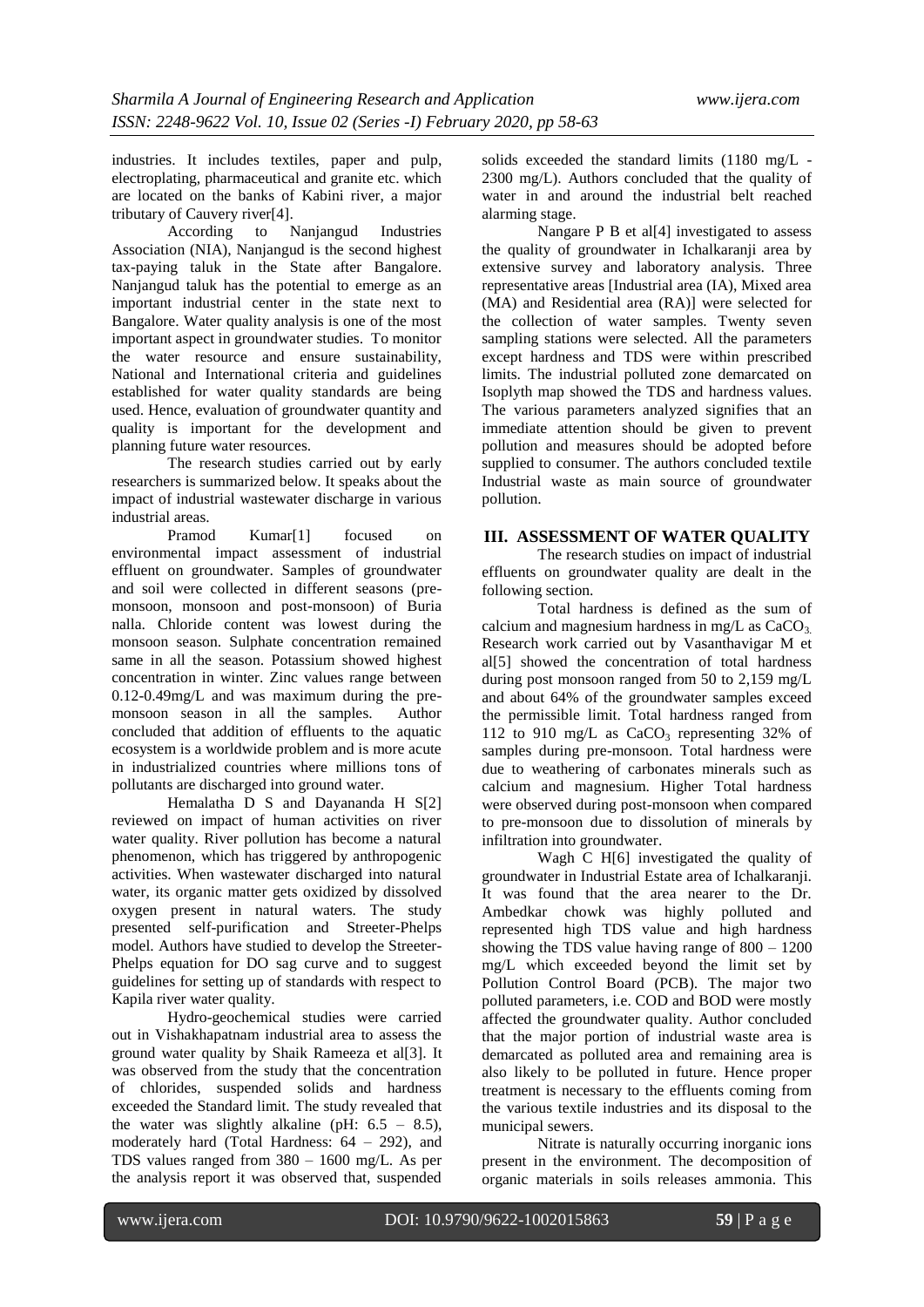ammonia oxidizes to form nitrate. Wells with high levels of nitrate can contribute to significant exposure. Nitrates can change normal hemoglobin to methemoglobin. Nitrate content was found exceeded the desirable limit in 80% of the groundwater samples analyzed in Kancheepuram by Balakrishnan M et all<sup>[7]</sup>. Nitrate found to be very high and linked with anthropogenic activities. The user specific water quality indices (USWQI) of each groundwater sample were evaluated. The USWQI of the groundwater samples varied from 85 to 30 for drinking purpose and 89 to 50 for irrigation purpose. The results showed that, the groundwater quality categorized under "good" for irrigation purpose and 'fair' for drinking purpose.

Yadav R N et al<sup>[8]</sup> assessed ground water quality of South-West zone of Bhiwadi industrial area (Alwar) Rajasthan. Results revealed that the fluoride concentration for pre-monsoon samples varied from 0.6 to 6.9 mg/L and samples from Public school and Alupur area sample have higher fluoride values than the permissible limits. The fluoride range for the post monsoon samples was found to be 0.9 to 7.3 mg/L and samples from Trade Centre, Alupur, Milkpur Gujar and group Housing have higher fluoride values than the permissible limits.

Sulphate is measured by the nephelometric method in which the concentration of turbidity is measured against known concentration of synthetically prepared sulphate solution. Abhishek Mandloi[9] carried research work on impact of industries on ground water quality by comparison between an industrial (Mandideep) and nonindustrial (Hoshangabad) area. The sulphate values in both the area varied from 42 to 99 mg/L and was found within the prescribed limit. On the basis of analysis carried out, it may be stated that the quality of tube well water is inferior as compared to Hand pump and Municipal water. It may be due to impact of industrial and domestic effluents.

#### **IV IMPACT OF HEAVY METAL ON GROUNDWATER CONTAMINATION**

The impact due to heavy metal discharge is dealt in the following section.

Jeje J O et al[10] study examined the status of heavy metals in wells and boreholes in Ife North Local Government Area of Osun State, Nigeria. The concentrations of chromium were found significantly high (6.5 mg/L). In order to sustain quality status of wells and boreholes in the area, routine monitoring and assessment by sanitary inspection officers was recommended.

Okegye J I et al[11] in Udege Mbeki mining District observed concentrations of Fe, Co, Pb and Cd were above the maximum permissible limit in the groundwater. The pollution level was

estimated based on the geoaccumulation index, enrichment factor (EF) and heavy metal pollution index (HPI). Sources of the heavy metals in the waters were mainly anthropogenic.

The effect of effluents from two pharmaceutical industries designated as PC1 and PC2 on the ground water around Ikeja Industrial estate in Lagos was investigated by Babatunde A I[12]. The presence of the drug in groundwater samples signifies possible seepage of pharmaceutical effluents into groundwater. Dissolved heavy metals like Fe, Cr, Zn, Mg, Cu, Pb, Ni and Cd of the effluents and well water were determined using Atomic Absorption Spectrophotometer. High levels of Fe and Cr were observed in both effluents and well water, while the concentrations of the other metals fall within the acceptable limits.

#### **V. WATER QUALITY INDEX**

The research paper published related to water quality index is dealt in this section.

Water quality Index (WQI) is a dimensionless number that combines multiple waterquality factors into a single number by normalizing values to subjective rating curves. Factors to be included in WQI model could vary depending upon the designated water uses and local preferences. Some of these factors include EC, TDS, DO, pH, BOD, COD, total coliform bacteria, temperature, and nutrients (nitrogen and phosphorus) etc. These parameters occur in different ranges and expressed in different units. The WQI takes the complex scientific information of these variables and synthesizes into a single number. The Water Quality Index (WQI) was calculated using the Weighted Arithmetic Index method. The quality rating scale for each parameter Qi is given by,

#### Water Quality Index = $\Sigma$ (Qi)Wi/ $\Sigma$  Wi

An attempt made by Vasanthavigar M et al[13] to understand the hydrogeochemical parameters to develop water quality index in Thirumanimuttar sub-basin. A total of 148 groundwater samples were collected and analyzed for major cations and anions. The domination of cations and anions was in the order of  $Na > Mg > Ca > K$  for cations and  $Cl > HCO<sub>3</sub> > SO<sub>4</sub>$  in anions. The overlay of WQI with chloride and EC correspond to the same locations indicating the poor quality of groundwater in the study area.

Analysis on the underground water quality of Greater Noida region carried by Mohd. Saleem et al.[14] Nine physico-chemical parameters such as Calcium, Magnesium, Chloride, Sulphate, Total Hardness, Fluoride, Nitrate, Total Dissolved Solids and Alkalinity of Greater Noida region with the BIS and WHO were analyzed with corresponding weightage factor (Wi), In the study, 90% water

.

.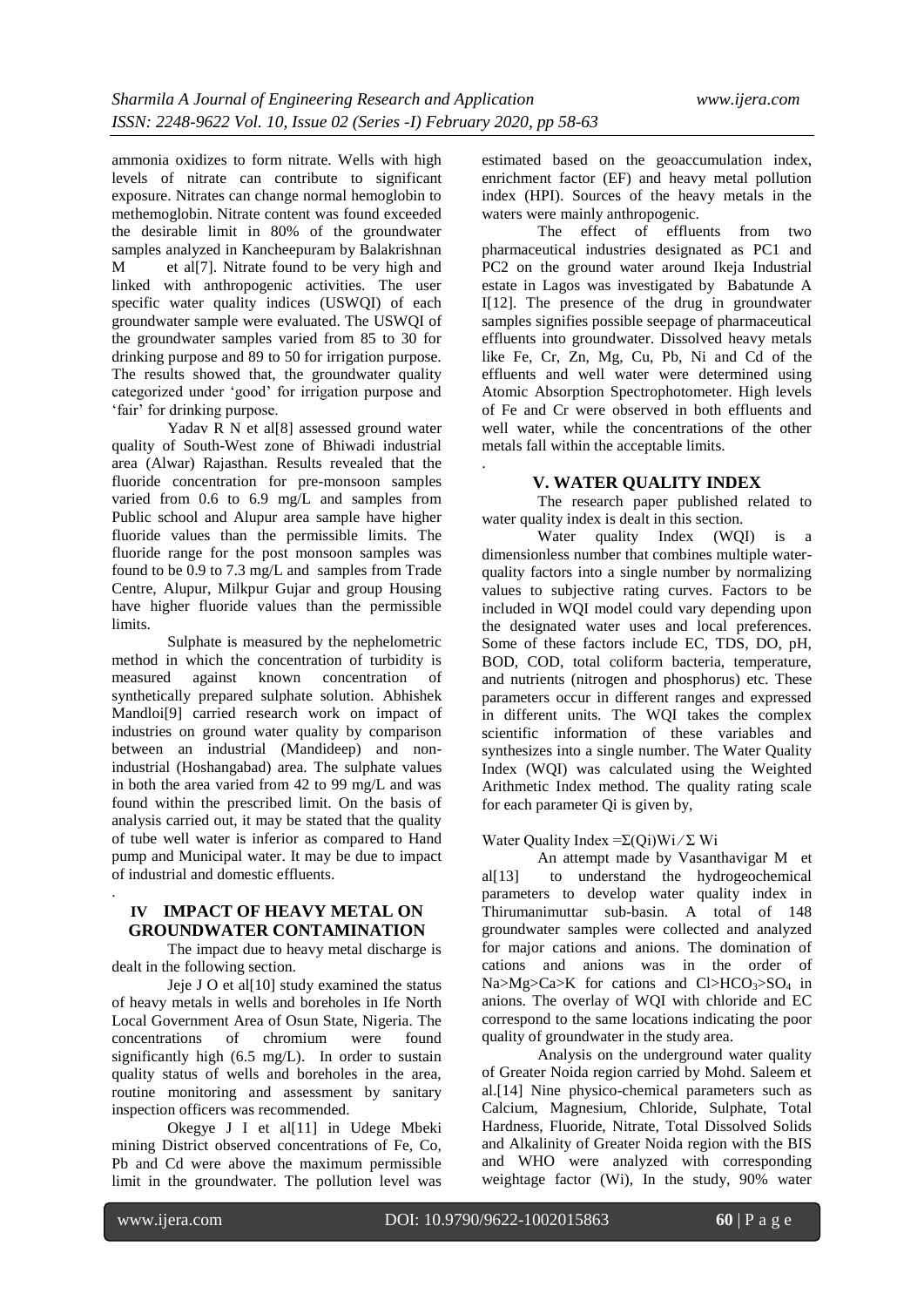samples were found good quality and only 10% water samples falls under moderately poor category. The water quality index ranges from 16 to 65. Authors concluded that there is a need of some treatment before usage and also required to protect that area from contamination.

## **VI. STATISTICAL ANALYSIS**

Ground water quality index (GWQI) is defined as a technique of rating that provides the composite influence of individual water quality parameters on the overall quality of water for human consumption (Md. Bodrud-Doza[15]) Groundwater samples were collected from 60 preselected sampling points in the Faridpur district of central part of Bangladesh. Based on GWQI, about 47% of the samples (28 location) belong to excellent to good water quality type, whereas 52% (29 location) exhibited very poor to poor water quality for drinking purposes in the study area.

Saadia R. Tariq et a[16] worked on multivariate analysis of trace metal levels in tannery effluents in relation to soil and water, The multivariate statistical analysis of the data based on Principal Component Analysis (PCA) and Cluster Analysis (CA) evidences the contamination of the soil and water by the tannery effluents that are being discharged indiscriminately without any pretreatment. Study concluded that Na, Ca, Mg, K, Fe and Cr were present as major pollutants in the groundwater of Kasur with alarmingly high concentration levels, Strong positive linear correlations were found between Na, Mn, Cr, Fe and Mg.

Multivariate statistical assessment of heavy metal pollution sources of groundwater around a lead and zinc plant was investigated by Abbas Ali Zamani et al[17]. As a case study groundwater contamination in Bonab Industrial Estate (Zanjan-Iran) for iron, cobalt, nickel, copper, zinc, cadmium and lead content was investigated using differential pulse polarography (DPP). Cadmium was detected in 65% of the samples and 17% were polluted by this metal. All samples contained detectable levels of lead and iron with 9% and 13% of the samples higher than maximum contaminant level (MCLs). Nickel was also found in 78% of the samples. Multivariate statistical techniques were applied for interpreting the experimental data and giving a description for the sources. Cluster analysis identified five clusters among the studied heavy metals. Cluster 1 consisted of Pb, Cu, and cluster 3 included Cd, Fe; also each of the elements Zn, Co and Ni was located in groups with single member. The same results were obtained by factor analysis. Statistical investigations revealed that anthropogenic factors and notably lead and zinc plant and pedogeochemical pollution sources were influencing water quality in the study area.

## **VII. MODELS IN ASSESSING VULNERABILITY OF GROUNDWATER**

The works related to assessment of vulnerability of groundwater is projected in the following section.

To validate modified DARSTIC and GALDIT models, a comparison study was carried out by Nabila Allouche[18] between nitrate concentration and water resistivity respectively. The study reveals a positive correlations between nitrate concentration and modified DRASTIC index with a Pearson correlation value of 80%. High nitrate values occurred in highly vulnerable zones.

Research work carried out by Murali K et al[19] in Coimbatore South taluk, Tamilnadu to develop an empirical model DRASTIC to identify the vulnerability index owing to groundwater contamination with increasing population, industrialization and agricultural activities. The results revealed that vulnerability index range from 64 to 150 and is classified into three classes i.e., 64- 80, 80 to 120 and 120 to 150 corresponding to low, medium and high vulnerability zones respectively. The groundwater vulnerability potential map showed that the majority of the western part and some areas of central region fall under high vulnerability followed by medium vulnerability in the central and eastern regions of the study area.

GIS based DRASTIC model were used to assess intrinsic aquifer vulnerability to pollution and Groundwater Risk Assessment Model (GRAM) to assess the risk of groundwater pollution by Sangam Shrestha et al[20] in basin of Kathmandu Valley. Seven hydrogeological factors were used in DRASTIC model to produce DRASTIC Index (DI) map which represent intrinsic groundwater vulnerability pollution of the area. It was found that more than 50% of the groundwater basin area in the valley is susceptible to groundwater pollution and that areas are mostly in Northern groundwater district. Low and very low vulnerable areas account for only 13% and are located in Central and Southern groundwater districts. Authors concluded source of pollution is wastewater from industries and the hydrogeological properties for that areas does not provide barrier to hazards. More than half of groundwater basin area in the valley is under 'moderately high' and 'high' vulnerability zones.

#### **VIII. CONCLUSION**

In many parts of India, available groundwater is non-potable due to the presence of impurities and heavy metal in high concentration. Though several steps have been initiated by Government of India, quality of the water resources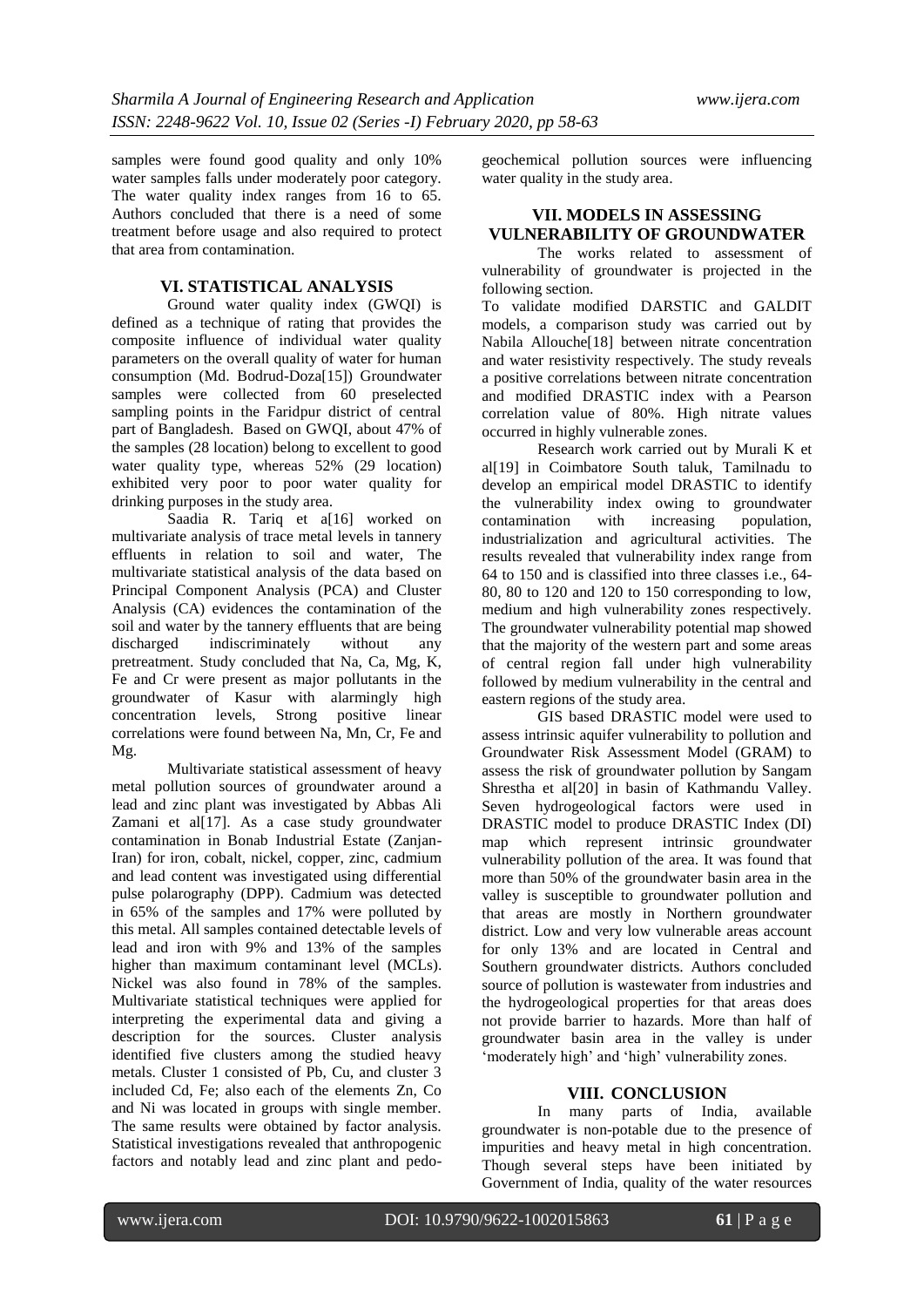seems to be far from satisfactory. This is mainly due to lack of coordination between various governing bodies and industries, lack of enforcement, improper operation and maintenance of treatment plants, indiscriminate discharge of untreated wastewater in an unscientific and non-engineered way on land or to nearby water bodies. Hence, the quality of groundwater has shown deterioration in its quality from past few years at several places in India.

Ground water contamination has emerged as one of the Nation's primary environmental concerns. Reliable, rapid, and cost-effective detection and remedial action can contribute to minimize the adverse impacts of groundwater contamination. Continuous groundwater monitoring is required for establishing a planned monitoring network in the study area for regular assessment of the water quality which will be useful in proper management of the groundwater resources. There is need for environmental education, adequate regulations and proper management of industrial wastewater by private and the government agencies. Policies need to be explored and promoted to safeguard groundwater resource for future use. Hence there is urgent need for detail investigation of the groundwater quality in and around Nanjangud industrial area. Evaluation of quality of groundwater due to clustered industrial, agricultural and human activities helps the researchers and environmental regulators to initiate mitigative measures.

#### **REFERENCES**

- [1]. Parmod Kumar, Environmental Effect / Impact Assessment of Industrial Effulent on Ground Water, Oriental Journal of Chemistry, 29(3), 2013, 1243-1249.
- [2]. Hemalatha D S and Dayananda H S, Impact of Human Activities on River water Quality – Indian Scenario, J Environ Science & Engg. 57, 2015, 343-358.
- [3]. Shaik Rameeza, V N, Srikant V, Mallikarjuna Rao D and Ramakrishna, Study of Ground Water Quality In Industrial Zone Of Visakhapatnam, Pelagia Research Library, 3(4), 2012, 2463-2467.
- [4]. Nangare P.B. Wadkar D.V and. Karale R.S, Impact of Textile Industry on Ground Water Quality With Special Reference to Ichalkaranji City, M.S., (India), Journal of Environmental Research and Development, 2(4), 2008
- [5]. Vasanthavigar M K. Srinivasamoorthy, K. Vijayaragavan, R. Rajiv Ganthi, S. Chidambaram, Anandhan P, Manivannan R and Vasudevan S, " Application of water quality index for groundwater quality assessment: Thirumanimuttar sub-basin

Tamilnadu", India Environ Monit Assess, 2010, 595–609.

- [6]. Wagh C.H, To Study the Groundwater Quality this is affected Due to Industrial Area (Ichalkaranji-Kolhapur), International Journal of Science and Research (IJSR), 3(7), 2014
- [7]. Balakrishnan M, S. Arul Antony S, Gunasekaran S and R.K. Natarajan, Impact of dyeing industrial effluents on the groundwater quality in Kancheepuram (India), Indian Journal of Science and Technology, 1(7), 2008
- [8]. Yadav R. N, Dagar Navin K, Yadav Rajdeep, Sharma Shiv K, Agrawal Prachi, Variability in Physico – Chemical Parameters of Ground Water of South- West Zone of the Bhiwadi Industrial Area (Alwar), International Journal of Scientific Research and Reviews, 2(1), 2013 96- 109.
- [9]. Abhishek Mandloi, Impact Of Industries on Ground Water Quality by Comparison Between Hoshangabad (Non Industrial Area) And Mandideep (Industrial Area), Bhopal (India), IJRET: International Journal of Research in Engineering and Technology, 3(12), 2014
- [10]. Jeje J O and Oladepo K T, Assessment of Heavy Metals of Boreholes and Hand Dug Wells in Ife North Local Government Area of Osun State, Nigeria, International Journal of Science and Technology, 3(4), 209-214
- [11]. Okegye J I and Gajere J N, Resources around Udege Mbeki Mining District, North-Central Nigeria, J Geol Geophys, 4, 2015, 1-7.
- [12]. Babatunde A I, Bamgbola, E P and Oyelola, O T, The Effect of Pharmaceutical Effluents on the Quality of Groundwater: A Case Study Of Ikeja Industrial Area of Lagos, Nigeria. International Journal of Research in Medical and Health Sciences, 4(1), 2014. 1-8.
- [13]. Vasanthavigar M K. Srinivasamoorthy, K. Vijayaragavan, R. Rajiv Ganthi, S. Chidambaram, Anandhan P, Manivannan R and Vasudevan S, " Application of water quality index for groundwater quality assessment: Thirumanimuttar sub-basin Tamilnadu", India Environ Monit Assess, 2010, 595–609.
- [14]. Mohd. Saleem, Athar Hussain and Gauhar Mahmood, Analysis of groundwater quality using water quality index: A case study of greater Noida (Region), Uttar Pradesh (U.P), India, Cogent Engineering, 3, 2013, 1-11.
- [15]. BangladeshMd. Bodrud-Dozaa, A.R.M. Towfiqul Islamb,c, Fahad Ahmeda, Samiran Dasd,Narottam Sahae, M. Safiur Rahman, Characterization of groundwater quality using water evaluationindices, multivariate statistics